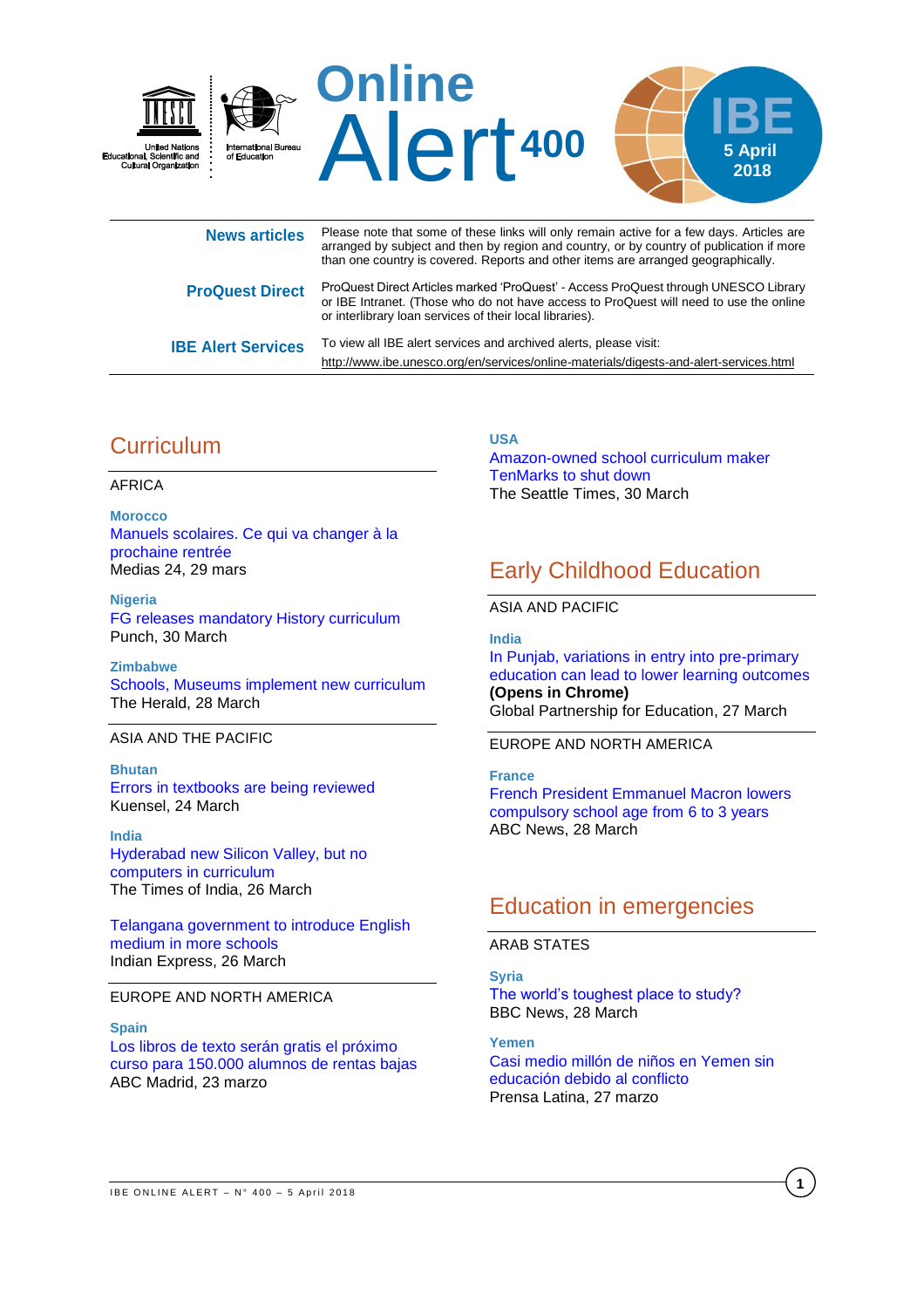### INTERNATIONAL

[Ensuring learning with educational technology](https://gemreportunesco.wordpress.com/2018/03/29/ensuring-learning-with-educational-technology-in-emergency-settings/)  [in emergency settings](https://gemreportunesco.wordpress.com/2018/03/29/ensuring-learning-with-educational-technology-in-emergency-settings/) World Education Blog, 29 March

## Education System

## ARAB STATES

**Pakistan** [UNESCO depicts Pakistan's optimistic outlook](https://en.dailypakistan.com.pk/opinion/unseco-depicts-pakistans-optimistic-outlook-in-sdg4/)  [in SDG4](https://en.dailypakistan.com.pk/opinion/unseco-depicts-pakistans-optimistic-outlook-in-sdg4/) Daily Pakistan, 3 April

### EUROPE AND NORTH AMERICA

#### **Spain**

[Ocho de cada 10 menores de la comunidad](http://www.noticiasdenavarra.com/2018/03/27/sociedad/navarra/ocho-de-cada-10-menores-comunidad-gitana-no-acaban-secundaria-segun-gaz-kalo)  [gitana no acaban Secundaria, según Gaz Kaló](http://www.noticiasdenavarra.com/2018/03/27/sociedad/navarra/ocho-de-cada-10-menores-comunidad-gitana-no-acaban-secundaria-segun-gaz-kalo) noticias de Navarra, 21 March

#### **USA**

[Four-day school weeks, a nationwide symptom](https://www.chieftain.com/news/education/day-school-weeks-a-nationwide-symptom-of-tight-budgets-lead/article_629c73e8-3756-11e8-822c-f3a066e62a3b.html)  [of tight budgets, lead to more youth crime,](https://www.chieftain.com/news/education/day-school-weeks-a-nationwide-symptom-of-tight-budgets-lead/article_629c73e8-3756-11e8-822c-f3a066e62a3b.html)  study finds **[\(Opens in Chrome\)](https://www.chieftain.com/news/education/day-school-weeks-a-nationwide-symptom-of-tight-budgets-lead/article_629c73e8-3756-11e8-822c-f3a066e62a3b.html)** The Pueblo Chieftain, 3 April

### LATIN AMERICA AND CARIBBEAN

### **Brazil**

[Brazilian students to get 'Singapore-style'](http://www.straitstimes.com/singapore/education/brazilian-students-to-get-singapore-style-education-thanks-to-teacher-training)  [education thanks to teacher training deal](http://www.straitstimes.com/singapore/education/brazilian-students-to-get-singapore-style-education-thanks-to-teacher-training) The Straits Times, 21 March

#### **Chile**

[Más de 45 mil alumnos abandonaron la](http://www.estrategia.cl/texto-diario/mostrar/1041277/45-mil-alumnos-abandonaron-educacion-escolar-ultimos-anos)  [educación escolar en los dos últimos años](http://www.estrategia.cl/texto-diario/mostrar/1041277/45-mil-alumnos-abandonaron-educacion-escolar-ultimos-anos) Estrategia, 27 marzo

### **Costa Rica**

[La tragedia de 70.000 niños costarricenses](https://www.nacion.com/opinion/columnistas/la-tragedia-de-70000-ninos-costarricenses/YDVRZY2UGJE5PG5GYODW47U5IE/story/) La Nación, 2 abril

## Education Reform

#### AFRICA

**Gabon** [L'UNESCO et le Gabon renforcent leur](https://fr.unesco.org/news/unesco-gabon-renforcent-leur-cooperation-travers-deploiement-du-programme-former-ma-generation)  [coopération à travers le déploiement du](https://fr.unesco.org/news/unesco-gabon-renforcent-leur-cooperation-travers-deploiement-du-programme-former-ma-generation)  [programme « Former ma génération »](https://fr.unesco.org/news/unesco-gabon-renforcent-leur-cooperation-travers-deploiement-du-programme-former-ma-generation) UNESCO, 30 mars

#### EUROPE AND NORTH AMERICA

**Puerto Rico** [Puerto Rico governor signs education reform](https://www.cbsnews.com/news/puerto-rico-governor-signs-education-reform-bill-creating-charter-schools-vouchers/)  [bill creating charter schools, vouchers](https://www.cbsnews.com/news/puerto-rico-governor-signs-education-reform-bill-creating-charter-schools-vouchers/) CBS News, 29 March

## Educational Technology

#### AFRICA

Tribune [: comment le numérique se met au](http://www.jeuneafrique.com/emploi-formation/544049/tribune-comment-le-numerique-se-met-au-service-de-leducation-en-afrique/)  [service de l'éducation en Afrique](http://www.jeuneafrique.com/emploi-formation/544049/tribune-comment-le-numerique-se-met-au-service-de-leducation-en-afrique/) Jeune Afrique, 20 mars

#### **Zimbabwe**

[Republic of Korea donates ICT equipment to](http://www.unesco.org/new/en/harare/about-this-office/single-view/news/republic_of_korea_donates_ict_equipment_to_20_pilot_schools/)  [20 pilot schools in Zimbabwe](http://www.unesco.org/new/en/harare/about-this-office/single-view/news/republic_of_korea_donates_ict_equipment_to_20_pilot_schools/) UNESCO, 27 March

## EUROPE AND NORTH AMERICA

**Finland** [Techno Teachers: Finnish School Tests Robot](https://www.voanews.com/a/finland-school-robot-educators/4319807.html)  **[Educators](https://www.voanews.com/a/finland-school-robot-educators/4319807.html)** The Irish Times, 3 April

**Ireland** [Drones and robots feature in new school fund](https://www.irishtimes.com/news/education/drones-and-robots-feature-in-new-school-fund-1.3447442) The Irish Times, 3 April

## Gender in education

## ASIA AND THE PACIFIC

**Nigeria** [Nigeria, US Collaborate to Boost Gender](https://www.thisdaylive.com/index.php/2018/03/29/nigeria-us-collaborate-to-boost-gender-equality-in-stem-education/)  [Equality in STEM Education](https://www.thisdaylive.com/index.php/2018/03/29/nigeria-us-collaborate-to-boost-gender-equality-in-stem-education/) **(Opens in [Chrome\)](https://www.thisdaylive.com/index.php/2018/03/29/nigeria-us-collaborate-to-boost-gender-equality-in-stem-education/)** This Day, 29 March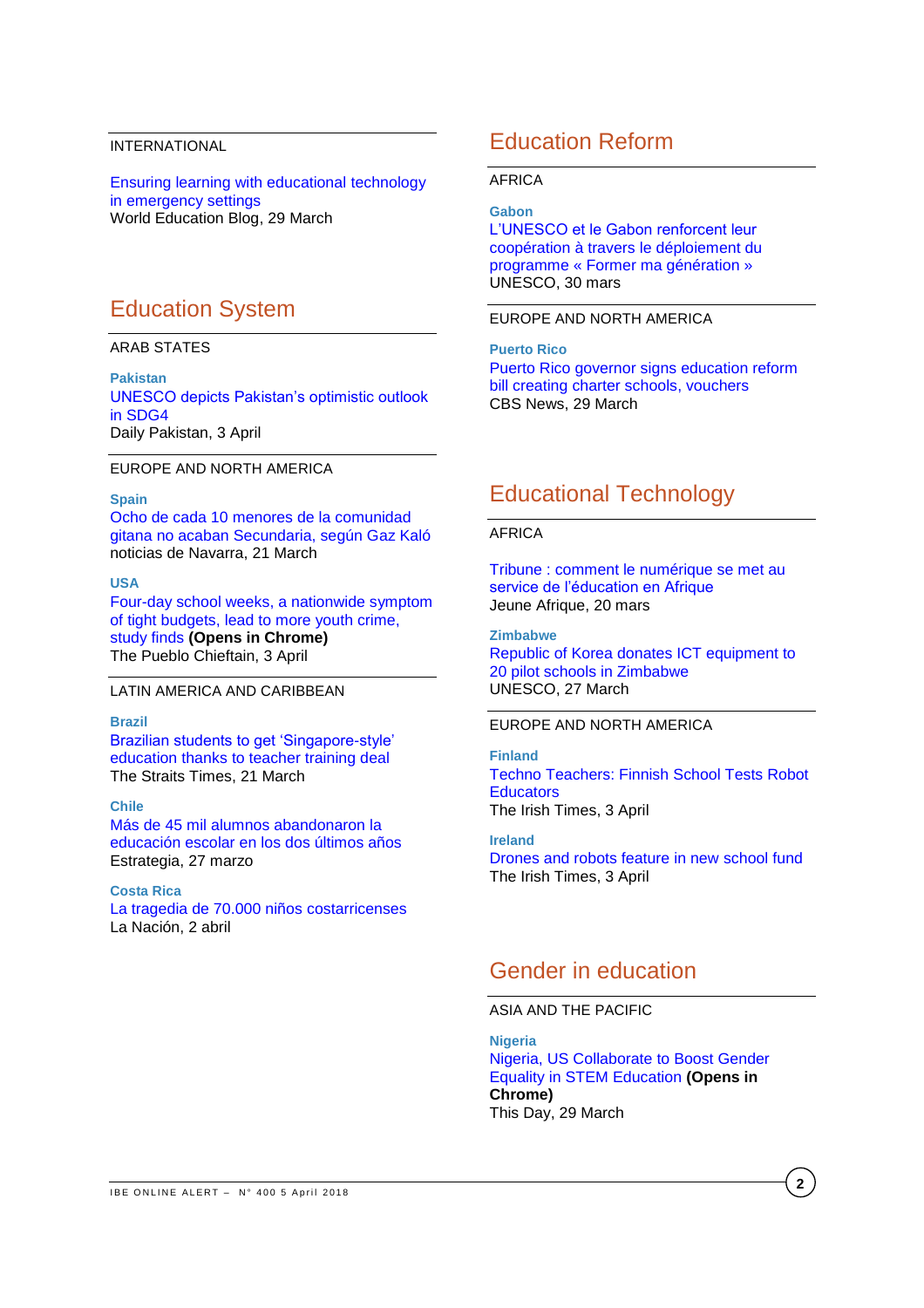#### ASIA AND THE PACIFIC

**South Korea** [Gender Equality Education Particularly](http://koreabizwire.com/gender-equality-education-particularly-effective-for-young-students-and-boys/114795)  [Effective for Young Students and Boys](http://koreabizwire.com/gender-equality-education-particularly-effective-for-young-students-and-boys/114795) The Korea Bizwire, 22 March

EUROPE AND NORTH AMERICA

**Sweden** In Sweden's Preschools, Boys Learn to Dance [and Girls Learn to Yell](https://www.nytimes.com/2018/03/24/world/europe/sweden-gender-neutral-preschools.html) The New York Times, 24 March

**United Kingdom** Gender [pay gaps in academy school chains](https://www.theguardian.com/news/2018/mar/25/gender-pay-gaps-in-academy-school-chains-among-the-worst-in-uk)  [among the worst in UK](https://www.theguardian.com/news/2018/mar/25/gender-pay-gaps-in-academy-school-chains-among-the-worst-in-uk) The Guardian, 25 March

#### INTERNATIONAL

[Reading programs may teach parents and kids](http://kfgo.com/news/articles/2018/mar/27/reading-programs-may-teach-parents-and-kids-more-than-literacy/)  more [than literacy](http://kfgo.com/news/articles/2018/mar/27/reading-programs-may-teach-parents-and-kids-more-than-literacy/) KFGO, 27 March

## Neuroscience of learning

EUROPE AND NORTH AMERICA

**USA** [Researcher unlocking relationship between](https://medicalxpress.com/news/2018-03-relationship-early-math-ability-fingers.html)  [early math ability, fingers](https://medicalxpress.com/news/2018-03-relationship-early-math-ability-fingers.html) Medical Press, 23 March

## Inclusive Education

AFRICA

**Burkina Faso** [Education inclusive au Burkina](http://lefaso.net/spip.php?article82555) : Les élèves [des Ecoles Centre de Bobo-Dioulasso tirent](http://lefaso.net/spip.php?article82555)  [sur la sonnette d'alarme](http://lefaso.net/spip.php?article82555) Le Faso, 21 mars

Burkina [: Quatre jours de réflexions pour](http://lefaso.net/spip.php?article82640)  [rendre le système éducatif national inclusif](http://lefaso.net/spip.php?article82640) Le Faso, 26 mars

#### ARAB STATES

**Lebanon** [Liban : Discrimination par des écoles à](https://www.hrw.org/fr/news/2018/03/22/liban-discrimination-par-des-ecoles-lencontre-des-enfants-handicapes)  [l'encontre des enfants handicapés](https://www.hrw.org/fr/news/2018/03/22/liban-discrimination-par-des-ecoles-lencontre-des-enfants-handicapes) Human Rights Watch, 22 mars

## **Literacy**

AFRICA

**Nigeria** [New doors open for literacy reform in Nigeria,](https://www.creativeassociatesinternational.com/news/new-doors-open-for-literacy-reform-in-nigeria-say-experts-at-cies/)  [say experts at CIES](https://www.creativeassociatesinternational.com/news/new-doors-open-for-literacy-reform-in-nigeria-say-experts-at-cies/) Creative Associates International, 28 March

## Primary Education

AFRICA

**Tanzania** [Tanzania: Govt Sticks to 7-Year Primary](http://allafrica.com/stories/201803290720.html)  **[Education](http://allafrica.com/stories/201803290720.html)** All Africa, 29 March

## EUROPE AND NORTH AMERICA

**Scotland** [Outdoor learning grows in Scotland as grasp of](https://www.theguardian.com/education/2018/apr/02/forest-schools-grow-in-scotland-as-grasp-of-benefits-takes-root)  [benefits takes root](https://www.theguardian.com/education/2018/apr/02/forest-schools-grow-in-scotland-as-grasp-of-benefits-takes-root) ABC News, 2 April

## School violence

## EUROPE AND NORTH AMERICA

**Spain** [Vídeojuegos contra el acoso escolar: inicio de](http://www.efesalud.com/videojuegos-acoso-escolar)  [una amistad](http://www.efesalud.com/videojuegos-acoso-escolar) EfeSalud, 21 marzo